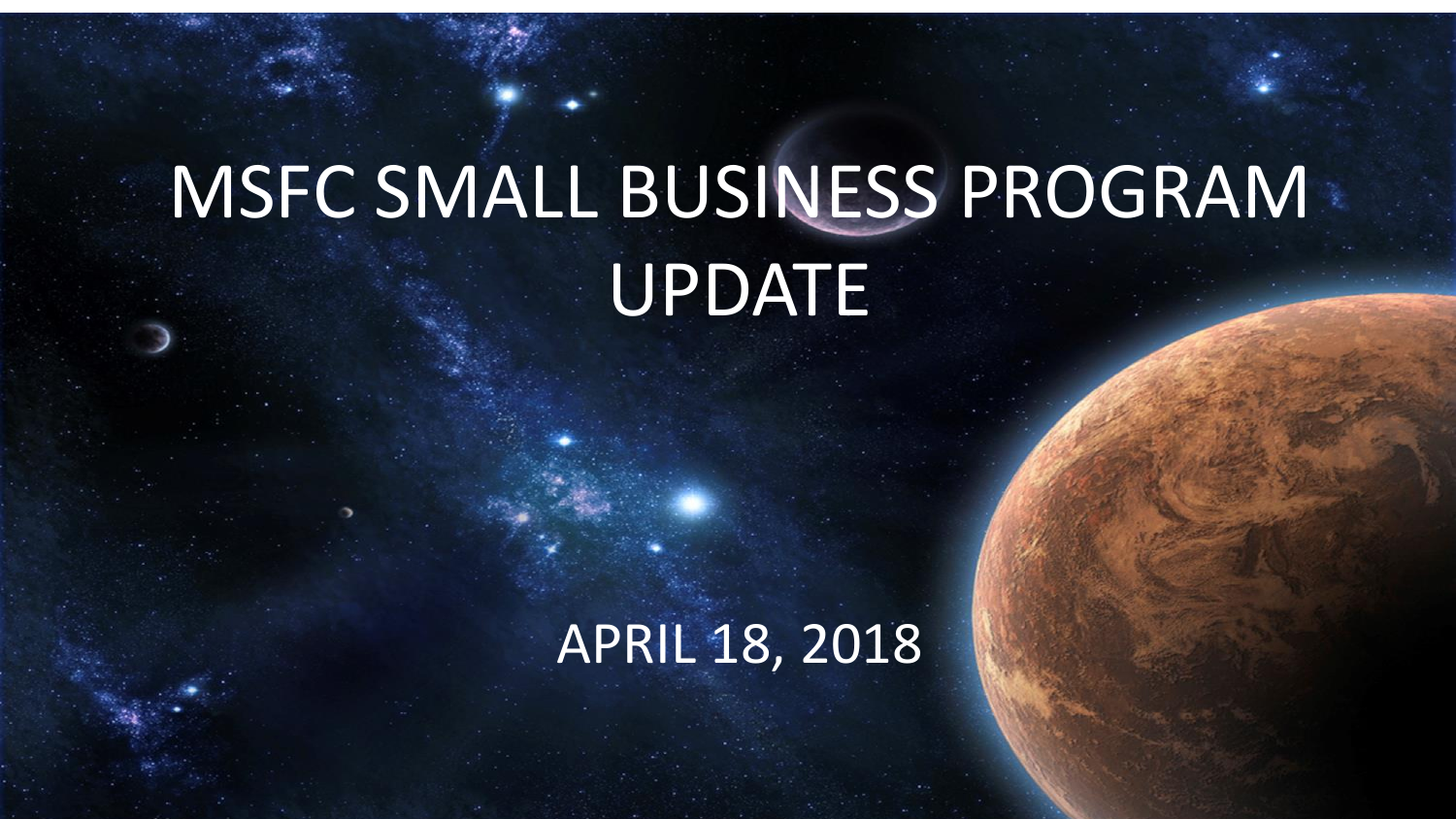#### FY 2017 Good News Stories

- Launching Your Business With NASA Decatur Regional Business Forum in October
- Launching Your Business With NASA Mobile Regional Business Forum in November
- Appointment of the 2018 Procurement Small Business Action Team in January
- ❖ MSFC Three Minute Video in February
- ❖ SB Program briefing to the Executive Forum in February
- ◆ Hosting of the 25<sup>th</sup> MSBA Meeting Featuring HUBZone Small Businesses in February
- URS and Seabrook Solutions selection as the NASA FY17 Mentor Protégé Agreement of the Year in March
- Semiannual meeting with MSFC Small Business Technical Coordinators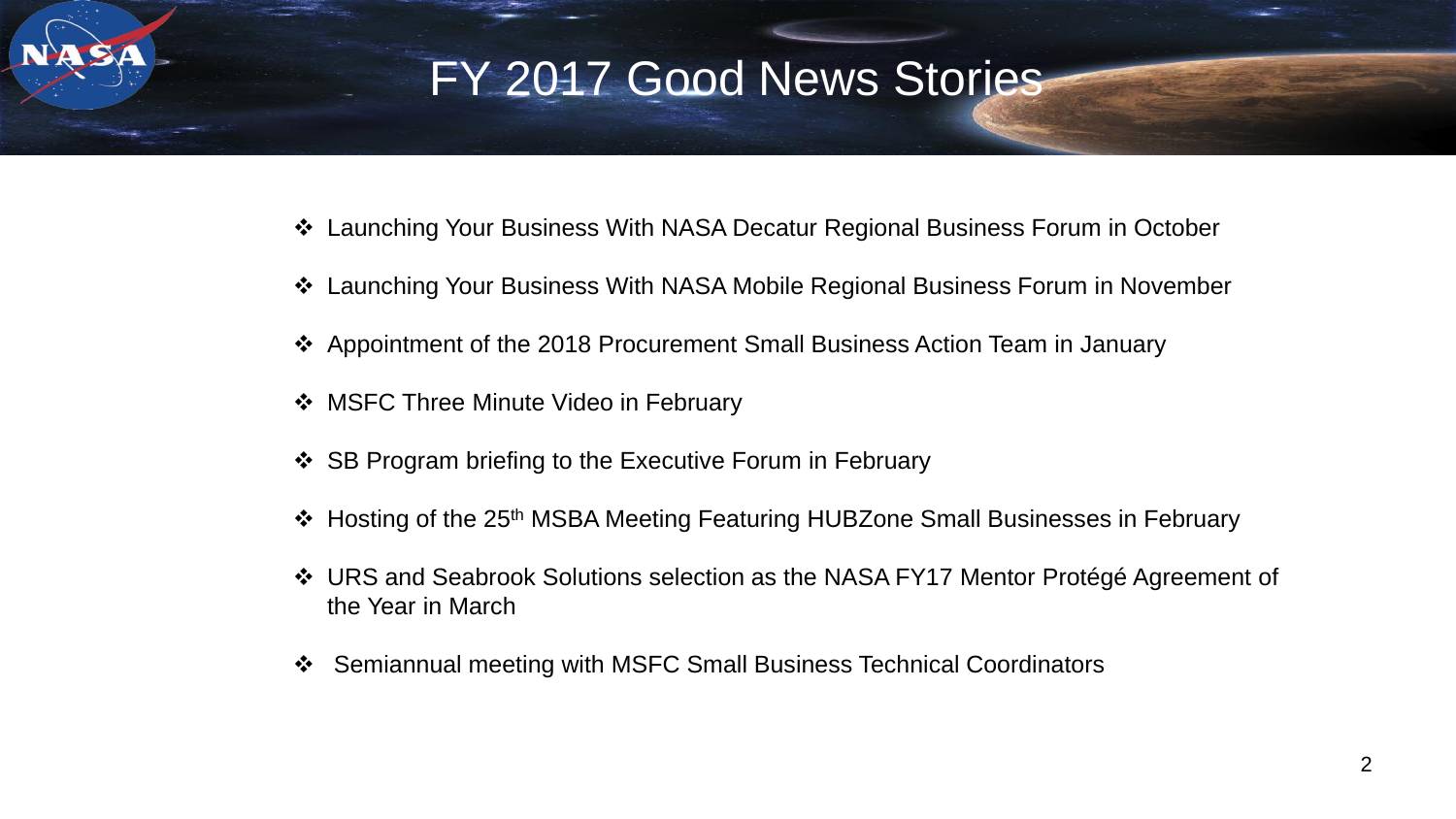

## Metrics (Through March 31, 2018)

| <b>CATEGORIES</b> | <b>GOVT. %</b><br><b>GOALS</b> | <b>NASA %</b><br><b>GOALS</b> | <b>NASA \$</b><br><b>ACHIEVED</b> | <b>NASA %</b><br><b>ACHIEVED</b> | <b>MSFC %</b><br><b>GOALS</b> | <b>MSFC \$</b><br><b>ACHIEVED</b> | <b>MSFC %</b><br><b>ACHIEVED</b> | % OF<br><b>AGENCY</b> |
|-------------------|--------------------------------|-------------------------------|-----------------------------------|----------------------------------|-------------------------------|-----------------------------------|----------------------------------|-----------------------|
|                   |                                |                               |                                   |                                  |                               |                                   |                                  |                       |
| PROC. \$          |                                |                               | \$6,948.5M                        |                                  |                               | \$1,128.8M                        |                                  | 16.2%                 |
|                   |                                |                               |                                   |                                  |                               |                                   |                                  |                       |
| <b>SB</b>         | 23.0%                          | 16.0%                         | \$923.9M                          | 13.3%                            | 11.3%                         | \$139.6M                          | 12.4%                            | 15.1%                 |
|                   |                                |                               |                                   |                                  |                               |                                   |                                  |                       |
| <b>SDB</b>        | 5.0%                           | 5.0%                          | \$433.5M                          | 6.2%                             | 5.0%                          | \$65.1M                           | 5.8%                             | 15.0%                 |
|                   |                                |                               |                                   |                                  |                               |                                   |                                  |                       |
| <b>HUBZone</b>    | 3.0%                           | 3.0%                          | \$35.1M                           | 0.5%                             | 0.4%                          | \$1.1 M                           | 0.1%                             | 3.1%                  |
|                   |                                |                               |                                   |                                  |                               |                                   |                                  |                       |
| <b>WOSB</b>       | 5.0%                           | 5.0%                          | \$262.2M                          | 3.8%                             | 4.1%                          | \$45.2M                           | 4.0%                             | 17.2%                 |
|                   |                                |                               |                                   |                                  |                               |                                   |                                  |                       |
| <b>SDVO SB</b>    | 3.0%                           | 3.0%                          | \$72.0M                           | 1.0%                             | 3.1%                          | \$40.9M                           | 3.6%                             | 56.8%                 |

\*Data as of April 9, 2018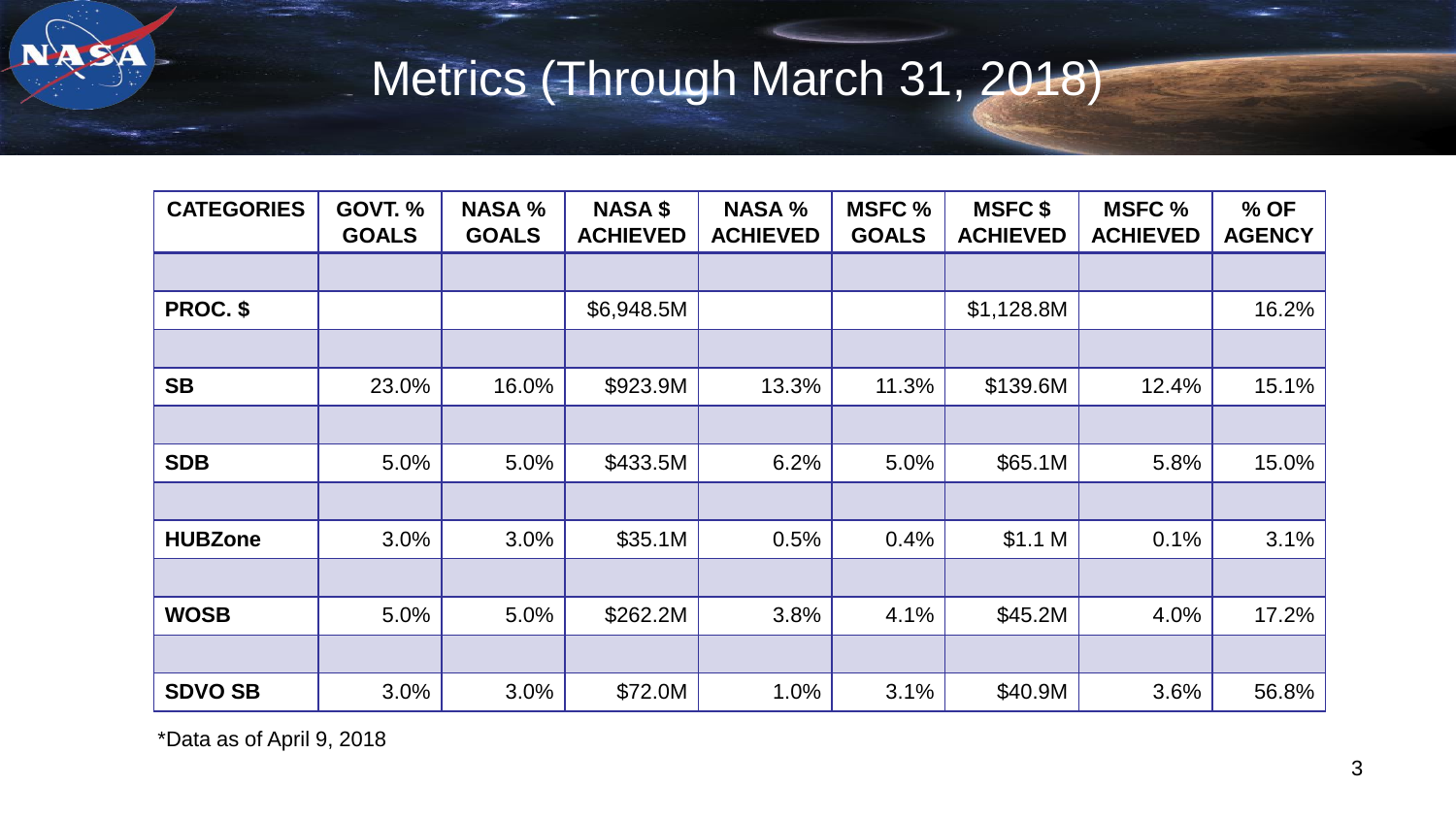

### Potential Impacts on MSFC FY18/19 Small Business Goal Performance

- Award of the MSFC Logistics Services requirement will increase MSFC SB direct dollars by approximately \$10 million per year (award projected in 3<sup>rd</sup> quarter)
- Award of the MSFC Acquisition and Business Support Services requirement will increase MSFC WOSB direct dollars by approximately \$12 million per year (award projected in the 3rd quarter)
- Sole source award of the Technology Commercialization and Licensing Services requirement will increase MSFC SB and HUBZone SB direct dollars by approximately \$.8 million per year (award projected in 3<sup>rd</sup>) quarter)
- Award of the Custodial and Refuse Collection Services requirement will increase MSFC's HUBZone SB directs dollars by approximately \$3.5 million per year (award projected in the 4<sup>th</sup> quarter)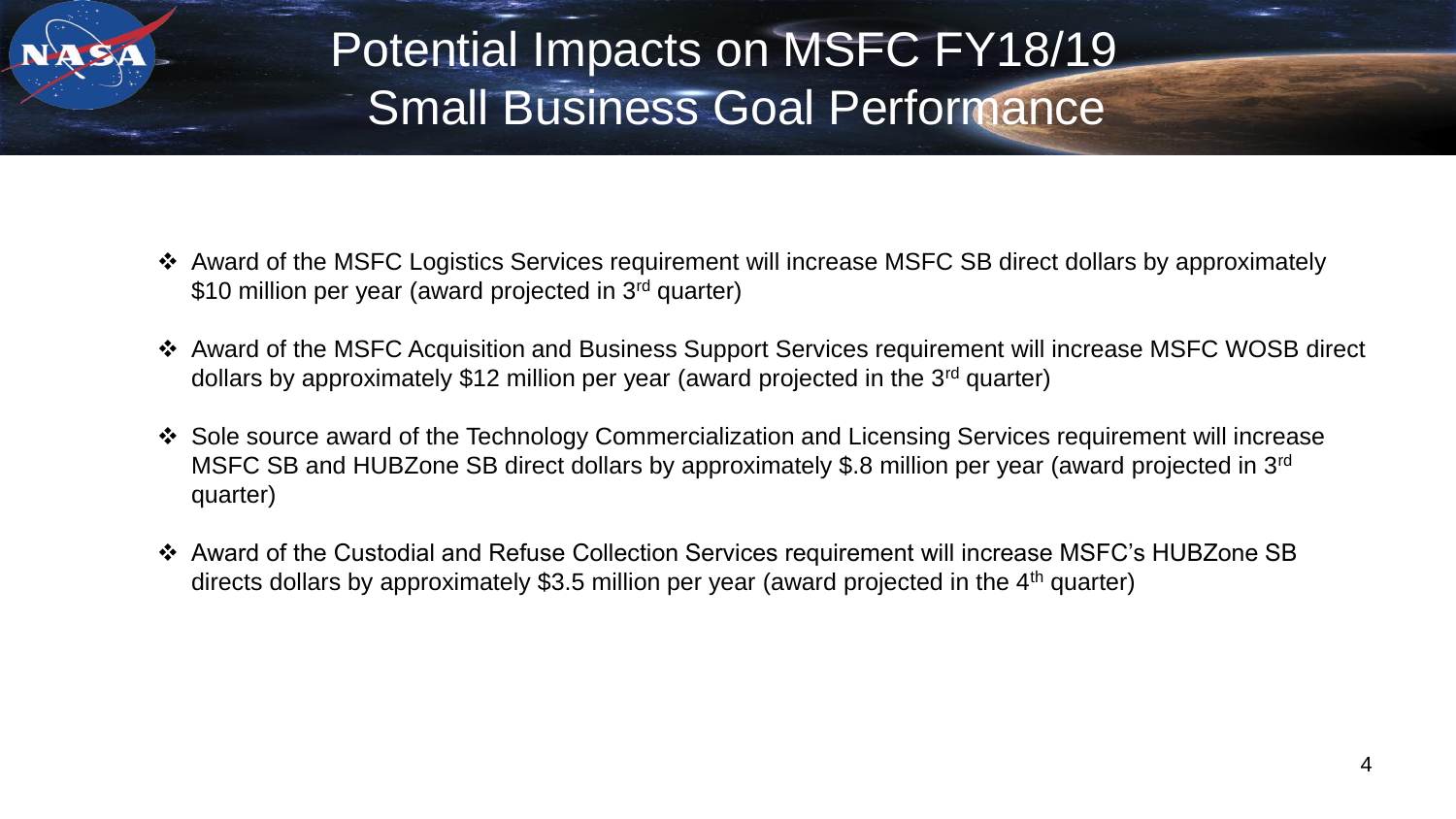SA

#### MSFC Significant FY 2018 Small Business Contract Awards

| <b>START</b><br><b>DATE</b> | <b>AWARDEE</b>                | <b>CLASSIFICATION</b> | <b>CONTRACT#</b> | <b>TITLE</b>                                             | <b>POTENTIAL</b><br><b>VALUE</b> |
|-----------------------------|-------------------------------|-----------------------|------------------|----------------------------------------------------------|----------------------------------|
| Oct. 26                     | Archarithms, Inc.             | <b>HUBZone</b>        | 80MSFC18F0024    | <b>Mission Optimization &amp;</b><br>Development         | \$35K                            |
| Oct. 27                     | <b>Genesis Systems Group</b>  | <b>SB</b>             | 80MSFC18P0004    | <b>Payload Fitting Non-destructive</b><br><b>Testing</b> | \$1.9M                           |
| Oct. 27                     | <b>TDS Automation</b>         | <b>SB</b>             | 80MSFC18P0003    | <b>Roadway Transporter</b>                               | \$1.4M                           |
| Oct. 31                     | <b>Bastion Technology</b>     | <b>SDB</b>            | 80MSFC18C0005    | <b>Safety &amp; Mission Assurance</b>                    | \$268M                           |
| Feb. 7                      | Janicki Industries            | <b>SB</b>             | 80MSFC18P0022    | <b>Payload Attached Fittings</b>                         | \$1.0M                           |
| Feb. 15                     | <b>Millennium Engineering</b> | <b>VOSB</b>           | 80MSFC18C0029    | Joint Advanced Range System<br>Safety                    | \$1.7M                           |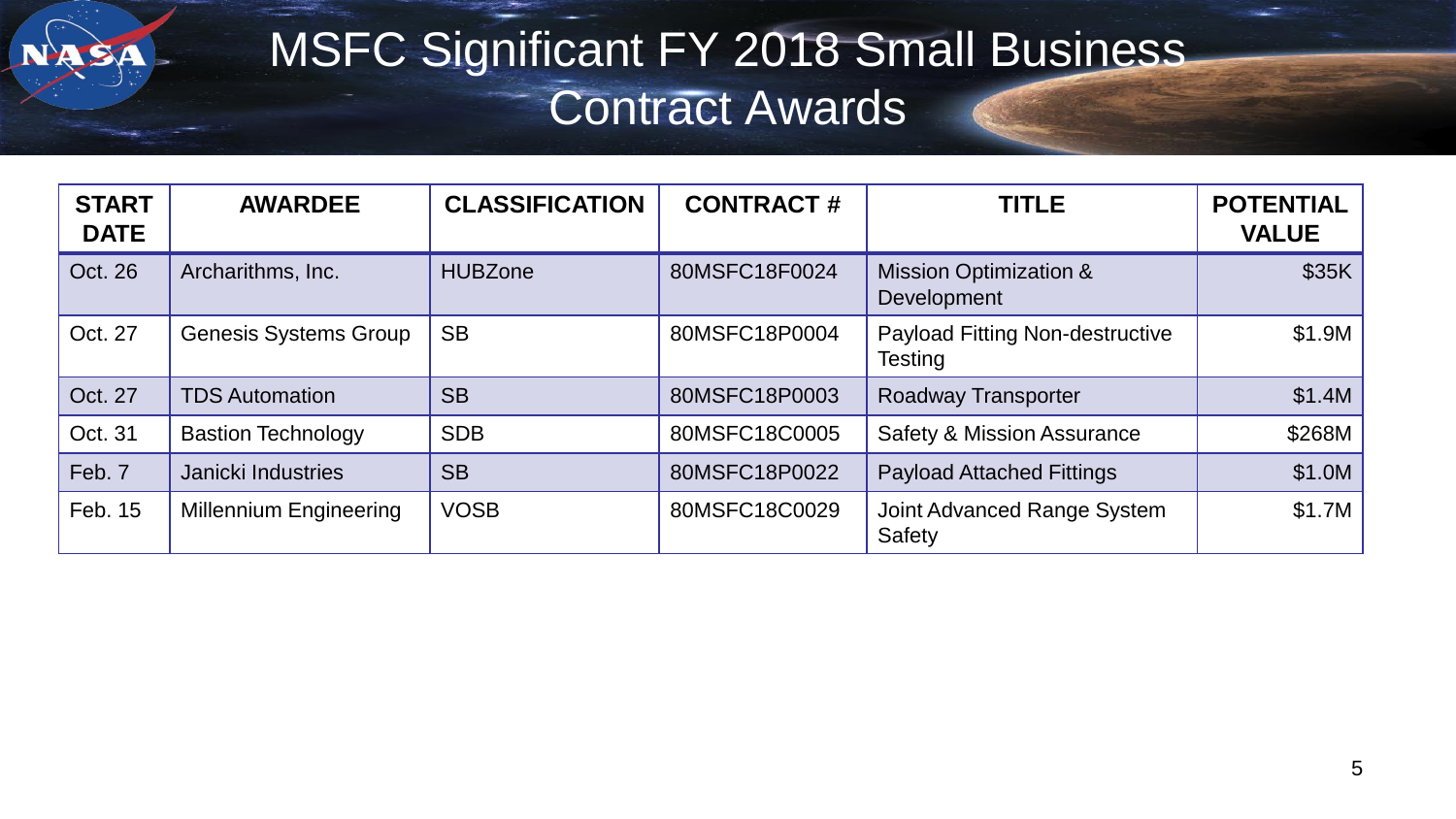

### MSFC 36 Month Forecast

| <b>POP</b><br><b>EXPIRES</b> | <b>INCUMBENT</b>                     | <b>CONTRACT</b> | <b>TITLE</b>                                                  | <b>NAICS</b><br><b>CODE</b> | <b>POTENTIAL</b><br><b>VALUE</b> | <b>PREVIOUS</b><br><b>COMPETITION</b> |
|------------------------------|--------------------------------------|-----------------|---------------------------------------------------------------|-----------------------------|----------------------------------|---------------------------------------|
| 10/31/2018                   | <b>HPM</b>                           | NNM13AA80C      | <b>Environmental Engineering &amp; Occupational</b><br>Health | 621999                      | \$33M                            | <b>SB Set-Aside</b>                   |
| 02/06/2019                   | Cepeda Systems &<br>Software         | NNM14AA07C      | <b>Engineering Support</b>                                    | 541330                      | \$7M                             | 8(a) Sole Source                      |
| 02/28/2019                   | <b>Victory Solutions</b>             | NNM13AA64T      | <b>Cost Estimating &amp; Analysis</b>                         | 541330                      | \$9M                             | <b>GSA SB Reserve</b>                 |
| 03/31/2019                   | <b>MTS</b>                           | NNM13AA65T      | Program Planning & Control                                    | 541330                      | \$41M                            | <b>GSA SB Reserve</b>                 |
| 03/31/2019                   | <b>Victory Solutions</b>             | NNM13AA66T      | Configuration & Data Management                               | 541330                      | \$65M                            | <b>GSA SB Reserve</b>                 |
| 03/31/2019                   | <b>MTS</b>                           | NNM13AA67T      | <b>Project Coordination</b>                                   | 541330                      | \$52M                            | <b>GSA SB Reserve</b>                 |
| 03/31/2019                   | <b>Teledyne Brown</b><br>Engineering | NNM13AA29C      | <b>Mission Operations &amp; Integration</b>                   | 541712                      | \$200M                           | Full & Open                           |
| 03/31/2019                   | <b>COLSA Corporation</b>             | NNM17AA12C      | <b>Huntsville Operation Support Center</b>                    | 541712                      | \$65M                            | SB sole source                        |
| 04/30/2019                   | <b>MTS</b>                           | NNM14AA02T      | <b>Subject Matter Expertise</b>                               | 541330                      | \$53M                            | <b>GSA SB Reserve</b>                 |
| 05/31/2019                   | <b>Aetos Systems</b>                 | NNM14AA15C      | <b>Human Capital Support</b>                                  | 541990                      | \$25M                            | 8(a) Competition                      |
| 03/31/2021                   | IHS Global, Inc.                     | NNM16AA13C      | <b>NASA Integrated Technical Standards</b><br><b>Systems</b>  | 518210                      | \$8M                             | Full & Open                           |
| 03/31/2021                   | Aerie Aerospace                      | NNM15AA19C      | Marshall Engineering Technician & Trade<br>Support            | 541330                      | \$231M                           | 8(a) Competition                      |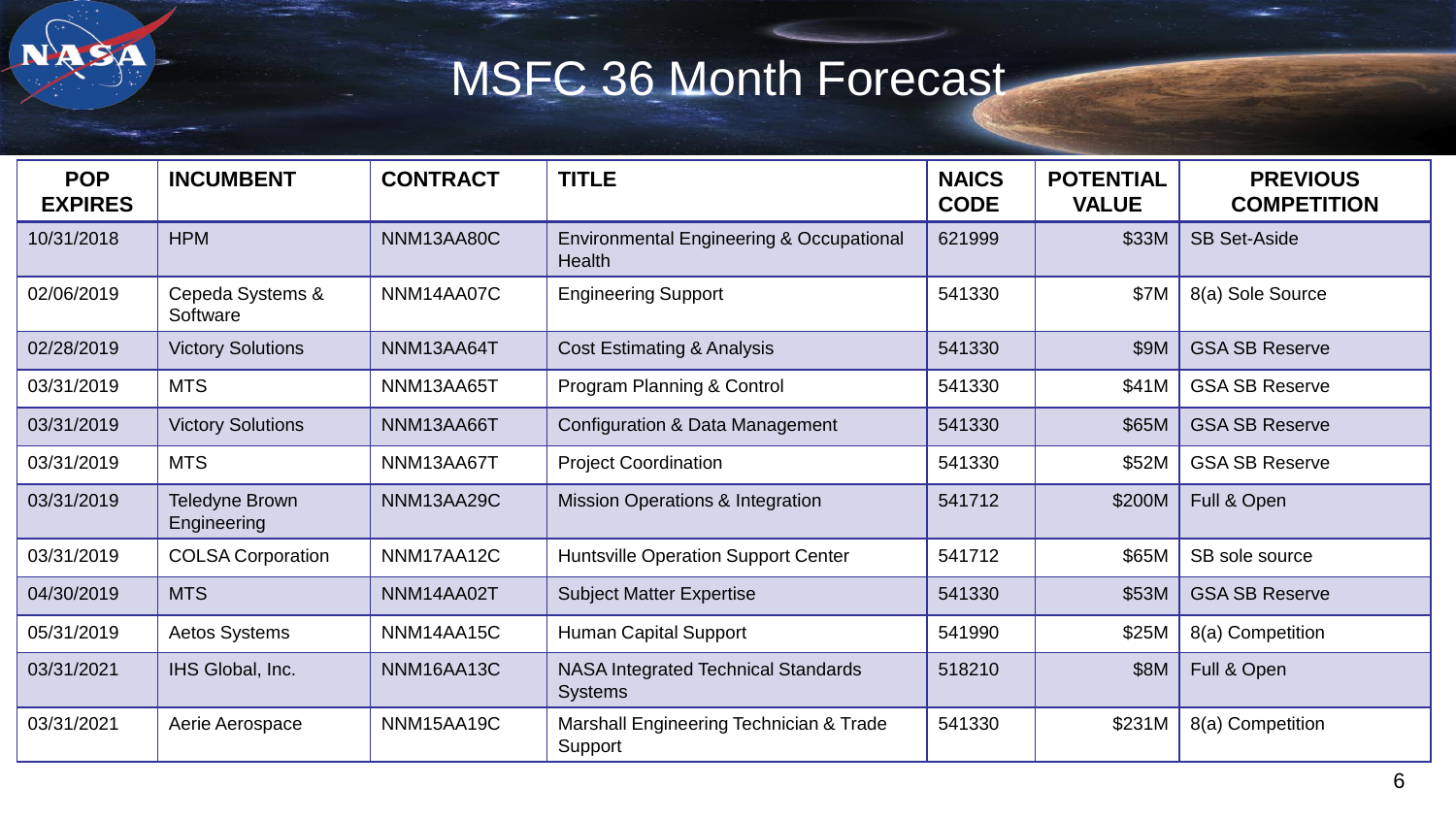## In or Nearing Competition

SA

| <b>REQUIREMENT</b>                              | <b>INCUMBENT</b>                   | <b>PREVIOUS</b><br><b>COMPETITION</b> | <b>CURRENT</b><br><b>COMPETITION</b> |
|-------------------------------------------------|------------------------------------|---------------------------------------|--------------------------------------|
| A&E for Misc. Studies & Design Tasks            | <b>GMC Merrick JV</b>              | A&E full & open                       | A&E full & open                      |
| A&E for Environmental Engineering               | CH <sub>2</sub> M                  | Full & open                           | Full & open                          |
| <b>Acquisition &amp; Business Support</b>       | <b>Al-Razaq Computing Services</b> | SB set-aside                          | <b>WOSB</b> set-aside                |
| <b>Custodial and Refuse Collection Services</b> | <b>AQuate Corporation</b>          | 8(a) sole source                      | <b>HUBZone SB set-aside</b>          |
| <b>Minor Construction IDIQs</b>                 | <b>Multiple</b>                    | SB set-aside                          | SB set-aside                         |
| <b>MSFC Logistics Services</b>                  | CH <sub>2</sub> M                  | Full & Open                           | SB set-aside                         |
| <b>Strategic Analysis &amp; Communications</b>  | Analytical Services, Inc.          | <b>GSA SB reserve</b>                 | <b>GSA SB set-aside</b>              |
| <b>Utility Control Services</b>                 | <b>Aetos Systems</b>               | 8(a) sole source                      | 8(a) competition                     |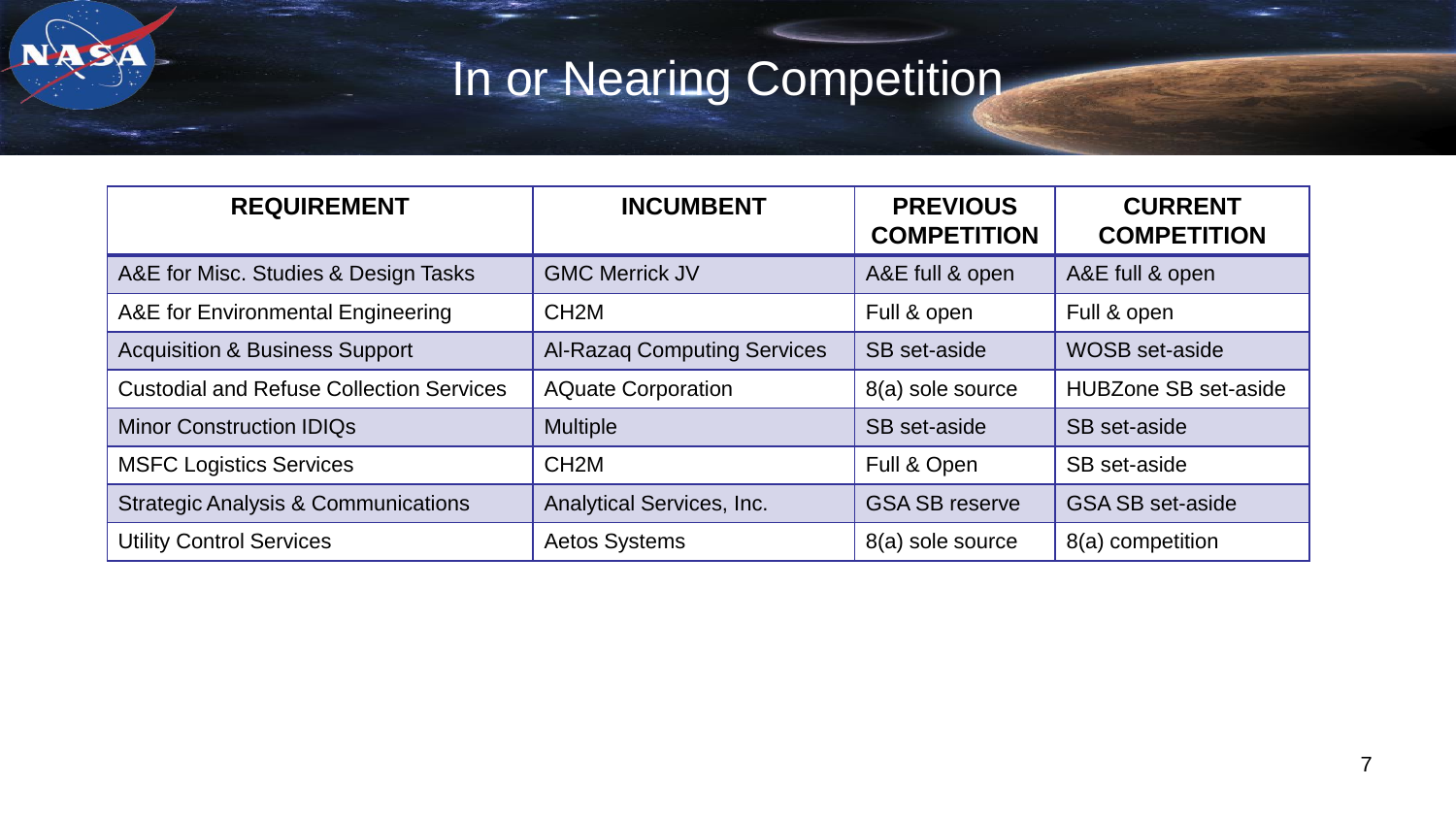

#### HUBZone SB Construction Services Joint Counseling Session – April 13, 2018

| <b>COMPANY</b>                        | <b>CLASSIFICATION</b>             | <b>LOCATION</b>  |
|---------------------------------------|-----------------------------------|------------------|
| A West Enterprise                     | <b>HUBZone certified EDWOSB</b>   | Albany, GA       |
| Artesian Contracting Co., Inc.        | <b>HUBZone certified SDB</b>      | Albany, GA       |
| Choctaw Electrical, Inc.              | HUBZone and 8(a) certified SDB    | Choctaw, MS      |
| Grot, Inc.,                           | HUBZone and 8(a) certified SDB    | Lexington, KY    |
| <b>Harbor Enterprises LLC</b>         | HUBZone and 8(a) certified SDB    | Thomasville, GA  |
| <b>Pontchartrain Partners</b>         | HUBZone certified SDB and SDVO SB | New Orleans, LA  |
| <b>Provision Contracting Services</b> | HUBZone certified SDB and SDVO SB | Phoenix City, AL |
| <b>Sayers Construction LLC</b>        | HUBZone and 8(a) certified SDB    | LaGrange, GA     |
| <b>Siler Excavating</b>               | HUBZone and 8(a) certified EDWOSB | Lake Park, GA    |
| <b>Wright Brothers LLC</b>            | HUBZone and 8(a) certified SDB    | Andalusia, AL    |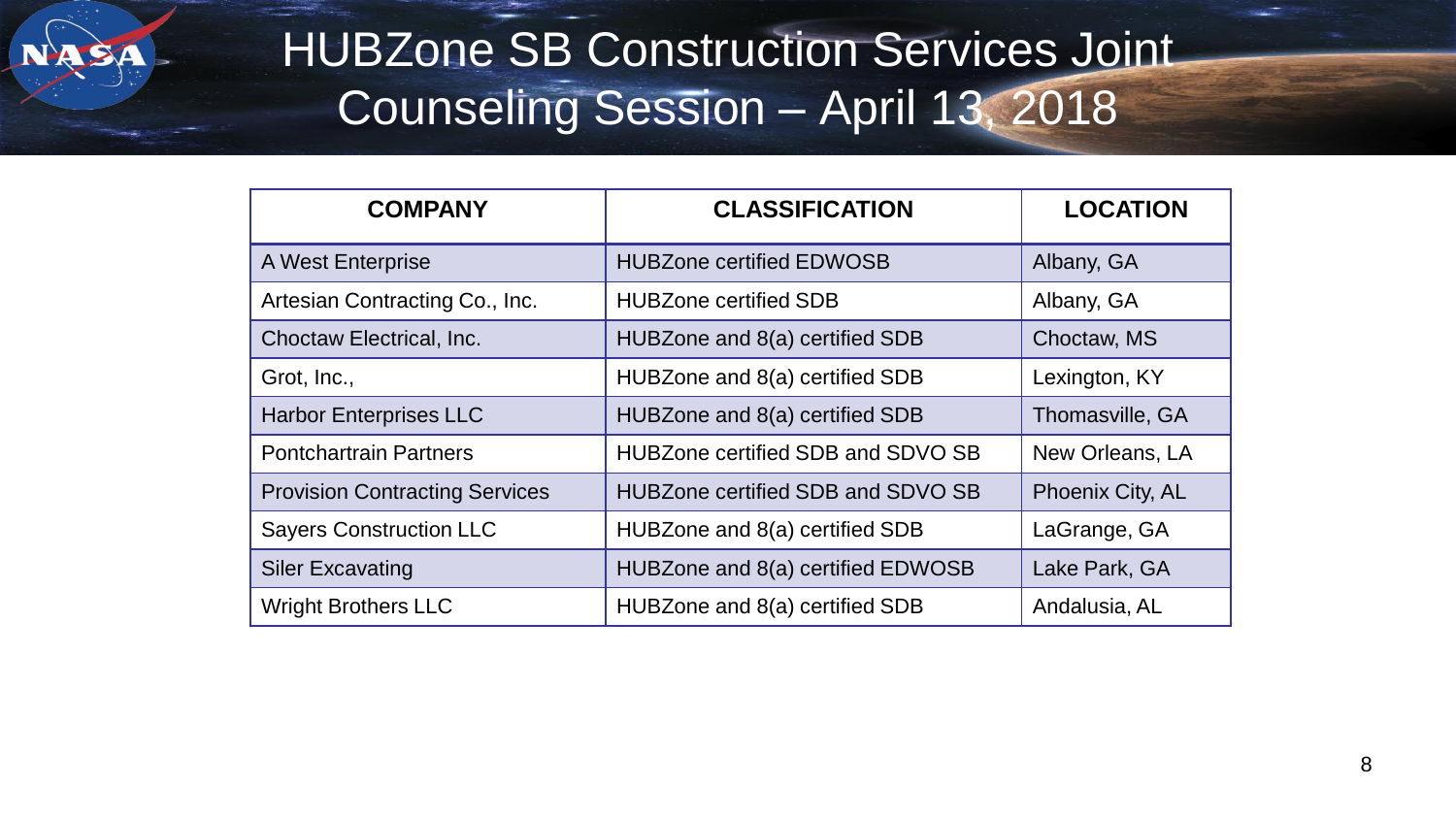#### MSFC FY18 Industry of the Year Nominations

- ❖ Small Business Prime Contractor of the Year
- ❖ Small Business Subcontractor of the Year
- Mentor Protégé Agreement of the Year
- ❖ Large Business Prime Contractor of the Year